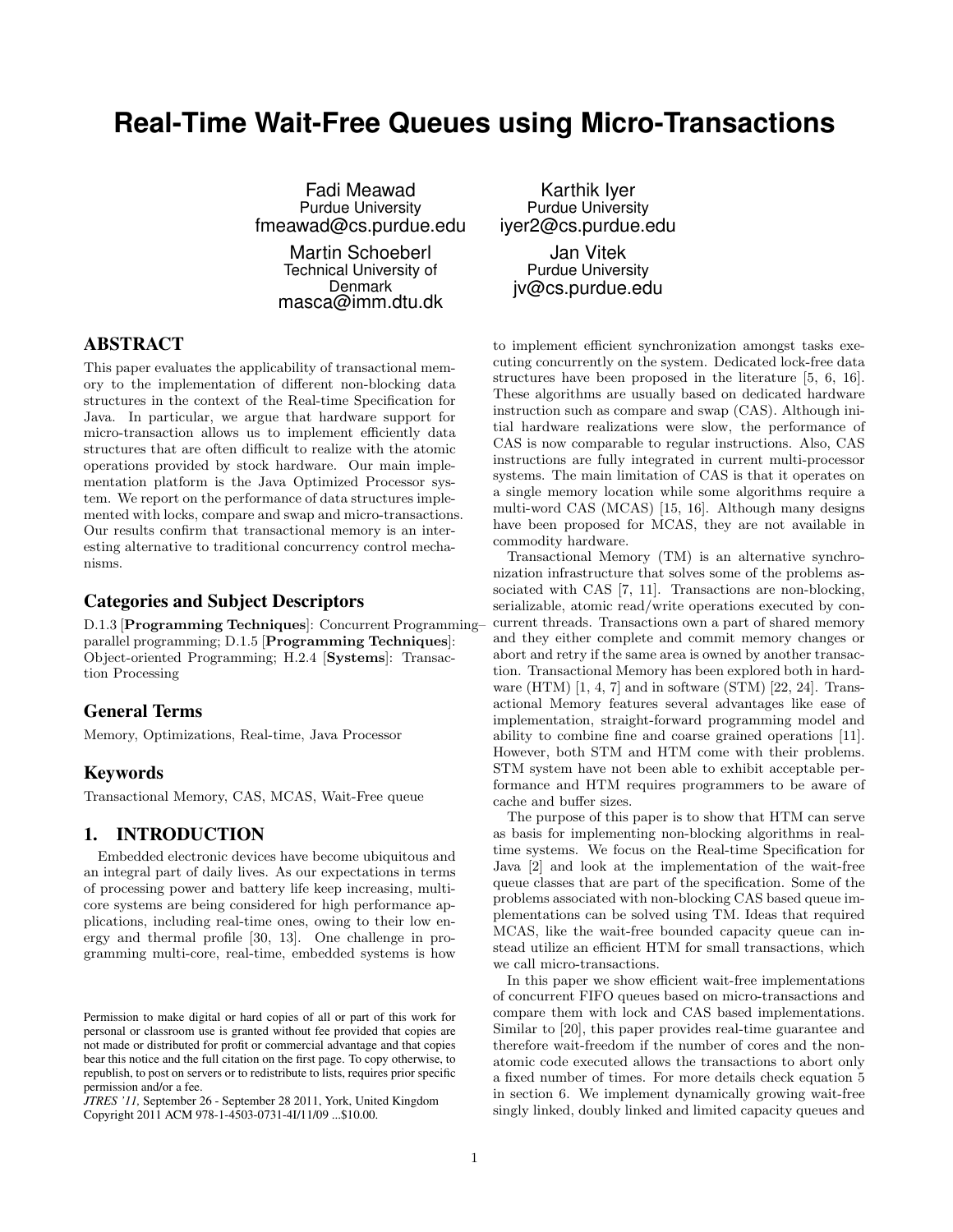evaluate their performance against their CAS and lock counterparts. We also carry out a worst-case execution time analysis of our queue implementations and bound their execution times proving them time-predictable and hence suitable for real-time systems. For our experiments, we use the Real Time Transactional Memory (RTTM) infrastructure available on JOP, an FPGA implementation of a multi-core Java processor system. To evaluate the scalability of our work, we ran our experimentation on the Azul machine using a large number of cores. The Azul machine has a runtime feature called Speculative Multi-address Atomicity (SMA) that attempts to run synchronized blocks transactionally. Our experiments show that TM based wait-free queue implementations perform better as contention increases and atomic sections grow in size, rendering TM as an ideal synchronization platform for wait-free algorithms.

The paper is organized as follows. Section 2 presents background and motivation for our work. Section 3 introduces JOP and RTTM. Implementation of wait-free queues is explained in Section 4. Section 5 presents the experimentation and evaluation of the queues on JOP. The WCET analysis is presented in Section 6. Section 7 describes experimentation on the Azul machine and results. The paper is concluded in Section 8.

## 2. BACKGROUND

The Real-Time Specification of Java offers wait-free concurrent Queue classes as synchronization primitives for shared object access [28, 29]. Double Ended queues are preferred for real-time scheduling [26]. Traditional implementations of concurrent queues using locks have been proven to degrade performance and unsuitable for real-time systems as they cause blocking [23, 8]. As a solution, CAS-based nonblocking concurrent queues have been proposed and extensively analysed. But they do not always perform very well. Either because of the sheer number of CAS operations, of high failed CAS rates or due to overhead of maintaining consistent queue nodes in list based implementations [10, 26].

Work on lock-free queues started a couple of decades ago [27, 31]. The Michael and Scott first-in, first-out queue [12] is considered efficient and scalable with two CAS operations for node insertions and one for node removal. Insertions can be reduced to a single CAS [10] by maintaining a doubly linked structure and reversing the direction of insert/remove operations. However, this comes at the cost of occasional an  $O(n)$ queue traversals to patch inconsistencies. Kogan and Petrank [9] proposed a wait-free implementation where higher priority threads help the lower priority peers to complete execution. However, their solution works only under certain system configurations. Most CAS-based wait-free queues are unbounded. Bounded queues require two atomic operations, one for the queue's end and the other for its size. Implementations resort to locks in such scenarios. We did not find literature on non-blocking implementations of dynamically growing bounded queues. Many other non-blocking algorithms and data-structures like concurrent hash tables and graph structures need MCAS [15, 16, 25]. Bounded waitfree queues are usually implemented using locks, queues are either optimized for reads or writes, a WaitFreeReadQueue has the write operations guarded with locks, while a Wait-FreeWriteQueue has the read operations guarded with locks [29].

## 3. JOP

JOP, the Java Optimized Processor, is a hardware implementation of the Java Virtual Machine [17]. It is a timepredictable bytecode processor with real-time garbage collection capabilities. It is a RISC based stack computer that is capable of dynamically translating Java bytecodes into a stack based 'microcode'. It features a 4 stage pipeline each executed in a single processor cycle with the first stage performing the bytecode to microcode translation. It features a time-predictable instruction and data caches allowing accurate low-level WCET analysis. JOP is implemented as a soft-core in an FPGA. The time-predictable properties and the availability of Real Time Transactional Memory (RTTM) infrastructure, rendered JOP as the processor of choice for our experiments. We use the multi-core version of JOP [14] with four JOP cores for our experiments. Garbage collection for the multi-core version of JOP is under development, so we did not rely on GC for the queue implementations.

JOP is available for different targets like Altera and Xilinx FPGAs. The design flow [18] involves steps to generate, compile and program the JVM VHDL microcode onto the FPGAs; compile, download and execute Java applications on the programmed JVM. The Jopa, JOP Assembler assembles the microcoded JVM to generate the VHDL files which is compiled and programmed by Quartus via the Byte-Blaster interface. The microcoded JVM is configured to load the Java application from the RS232 interface and start its execution. The Java application is first compiled using a Java compiler and then it is linked using the JOPizer tool. JOPizer links the class files generated and converts it to a JOP readable form using the Bytecode Engineering Library. The jop file is downloaded to the main memory of the Altera board using the RS232 interface.

## 3.1 Real-Time Transactional Memory on JOP

RTTM on JOP [20] is a time-predictable hardware implementation of transactional memory that aims at low WCET instead of a high average case throughput. It supports small atomic sections in concurrent threads with a few read and write operations. The RTTM infrastructure contains a fully associative buffer cache local to each core that caches changed (write operations) data during a transaction. A set of tag memories (local to the core and non-cached) maintain the read locations. The processor state is saved before initializing a transaction. On a commit, the changed data in the local cache is copied atomically to the shared area using a global lock. A conflict is said to occur if the read set of one transaction interferes with the write set of another transaction. Intersection of write sets is not a conflict, as the writes are serialized during the commit.

Conflict detection happens only during a commit when all  $n-1$  (on a n core multiprocessor) cores listen to the core that commits the transaction and not during local read/writes thus saving valuable CPU cycles. When a conflict is detected the transaction is aborted and restarted.

The real-time behaviour of such transactions is established by bounding the number of retries  $r$  to  $n-1$  on a n core multiprocessor [19]. Assuming periodic threads, nonoverlapping periods and execution deadline not exceeding the period, the WCET of any thread  $t$  is given by the equation

$$
t_{wcet} = t_{na} + (r+1)t_{amax} \tag{1}
$$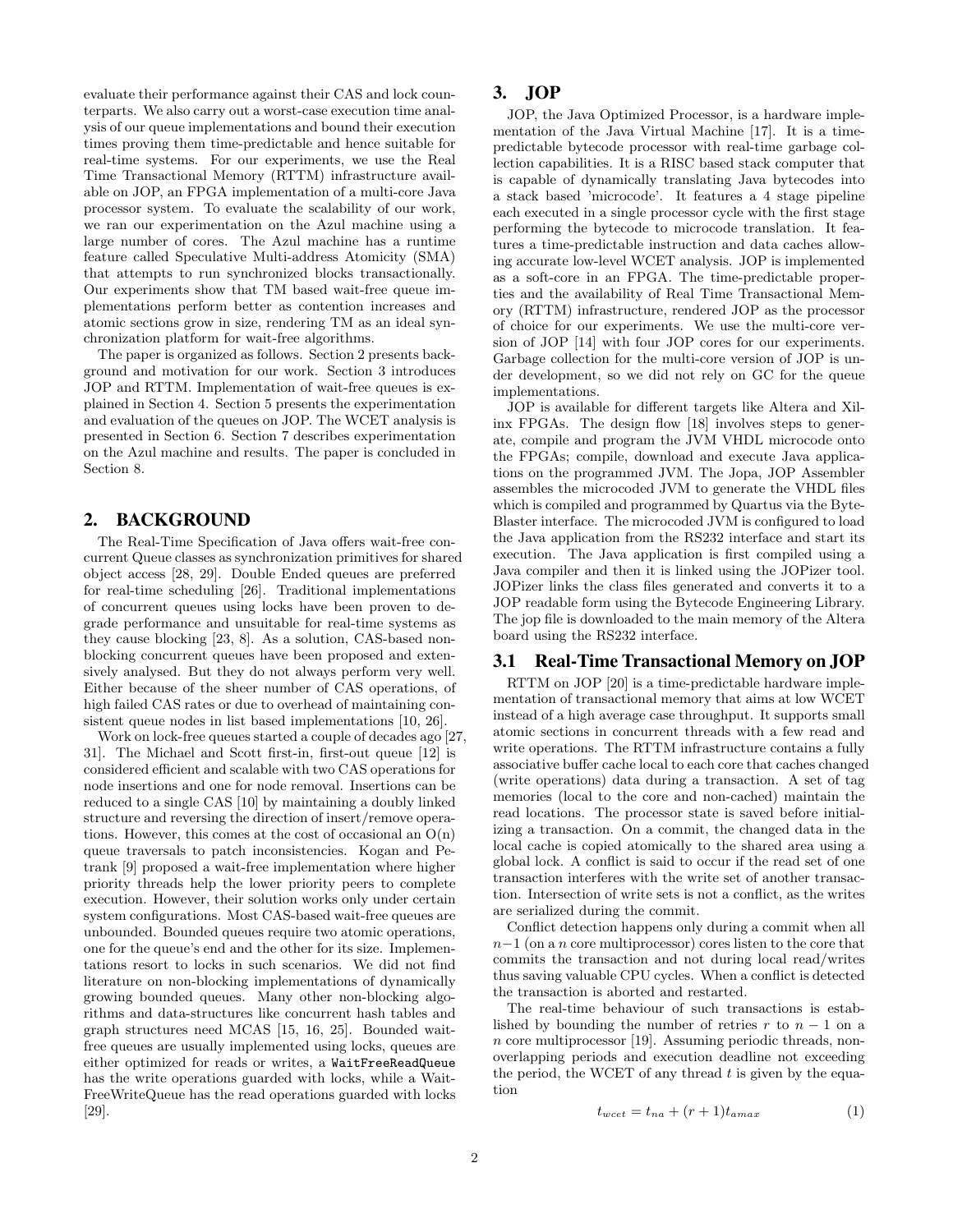where  $t_{vect}$  is the worst case execution time,  $t_{na}$  is the execution time of the non-atomic section of the thread and  $t_{amax}$ is the maximum of the execution times of the atomic sections of all the  $n$  threads in the system. Since  $r$  is bounded, the WCET of any thread is bounded.

## 4. IMPLEMENTATION

We have implemented dynamically growing singly linked, doubly linked, and limited capacity wait-free queues using three different synchronization techniques, CAS, lock and transactional memory, resulting in ten variants of the queue. All the queues are FIFO queues with supported primitives 'insert at tail' and 'remove from head'. The different variants are explained below.

In our implementations, we use the Java synchronized keyword to simulate locks and the annotation @atomic for micro-transactions. The JOP hardware does not provide native support for CAS instructions. Hence, we simulate CAS using available synchronization infrastructure like locks and TM. This results in two different implementations for CAS, CAS\_TM where a CAS call is a micro-transaction and CAS LOCK where a CAS call is surrounded by a lock. In the paper, we use the term CAS as a generalization for both implementations. CAS TM code snippet is as follows:

```
// CAS_TM
```

```
@atomic boolean CASHead(Node oldh, Node newh) {
 if (head == oldh) { head = newh; return true;
   } else return false;
}
```
CAS LOCK is similar except that @atomic is replaced with synchronized.

## 4.1 Wait-free Singly Linked Queue (SLQ)

The SLQ has been implemented in four variants using the 2 CAS, LOCK and the TM synchronization primitives. The LOCK and the TM variants are standard singly linked based FIFO queue implementations except that the 'insert' and the 'remove' methods are surrounded by either a LOCK or are micro-transactions. This implementation involves a special 'head' node to keep track of the queue-empty condition. Both the head and the tail pointers point to the 'head' node at the beginning and when the queue is empty. The following code snippet summarizes the implementation.

```
final static class Node {
 final Object value;
 volatile Node next = null;
}
volatile Node head = new Node(null);
volatile Node tail = head;
void insert(Node n) {
        tail.next = n;
        tail = n;}
Object remove() {
   if (head.next != null) {
     head = head.next;
     return head.value;
   }
```
return null;

}

In the remove method, the removed node is retained as the special 'head' node until the next node is removed. This does not affect the number of retries.

The CAS based SLQ variants implement the non-blocking concurrent queue algorithm described in [12]. Our implementation closely follows the Java implementation of the Java utility class 'java.util.concurrent.ConcurrentLinkedQueue'. 1 It uses primitives CASHEAD, CASTAIL and CASNEXT to modify the head, tail and the node pointers respectively. The multi-core version of JOP is yet to introduce garbage collection. We make sure that the node insertions and removals follow the intended order through verification.

## 4.2 Wait-free Doubly Linked Queue (DLQ)

The LOCK and TM based implementation of the DLQ is similar to the SLQ implementation except that the nodes have both 'next' and the 'previous' pointers and the 'insert' and the 'remove' primitives modify both these node pointers. As in SLQ, the queue primitives are surrounded by either a 'synchronized' keyword or annotated with '@atomic'.

The CAS variants of the DLQ implement the algorithm described in [10]. The algorithm uses an approach where the doubly linked node pointers are updated using regular 'store's resulting in the usage of only one CAS instruction each to insert and remove queue nodes. It is optimistic in the sense that the algorithm assumes that queue inconsistencies will not occur. But, if they do, the inconsistencies are fixed in subsequent operations which can be quite expensive. This algorithm has been proven to perform better than many wait-free linked list based FIFO queues but it suffers with a problem where the queue links are consistent only in one direction and needs to be corrected when necessary. Our implementation, as explained in the previous section, do not use pointer tags or counters.

# 4.3 Wait-free Limited Capacity Queue (LIMQ)

The LIM is a doubly linked queue with capacity constraints. This requires that the queue size is maintained and is checked against the capacity during insertions for queuefull condition. Also, the insertion and the removal primitives now have to atomically increment and decrement the queue size. This problem is usually solved by using a Multi-Word CAS primitive or by limiting the queue to a single reader or a single writer [29]. Hence we do not present implementations for the CAS variants. We only implement the LOCK and the TM variants. The following code snippet summarizes the implementation.

```
final static class Node {
        final Object value;
        volatile Node next = null;
        volatile Node previous = null;
}
volatile Node head = new Node(null);
volatile Node tail = new Node(null);
final int capacity;
volatile int size = 0;
```
<sup>1</sup>http://fuseyism.com/classpath/doc/java/util/concurrent/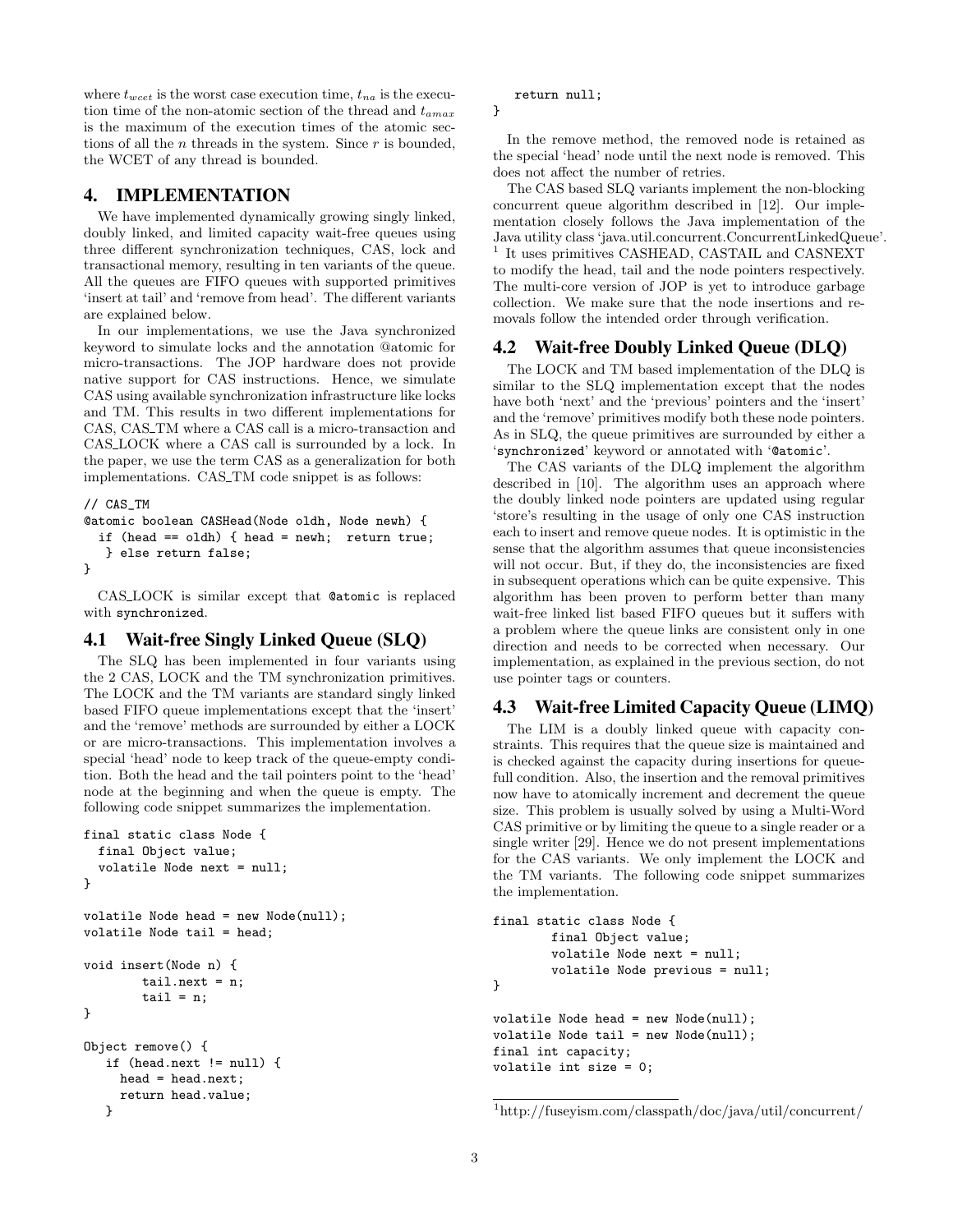```
boolean put_tr(Node n){
        boolean done = false;
        if (this.size < this.capacity) {
                n.previous = tail.previous;
                n.next = tail;tail.previous.next = n;
                tail.previous = n;
                done = true;
                this.size++;
        }
        return done;
}
Object get_tr(){
        Node n = null;
        Object value = null;
        if (head.next != tail) {
                n = head.next;
                head.next = n.next;
                n.next.previous = head;
                this.size--;
                value = n.value;
        }
        return value;
}
```
As in SLQ and DLQ, the queue insertion and removal primitives are associated with one of 'synchronized' or '@atomic'.

# 5. EXPERIMENTATION AND EVALUATION

The experimentation environment is an FPGA programmed with a symmetric shared-memory multi-processor hardware system with four JOP cores. As hardware platform we us an Altera DE2-70 Development board<sup>2</sup> consisting of a Cyclone II EP2C70 FPGA. The Altera board contains 64 MB SDRAM, 2 MB SSRAM and an 8 MB Flash Memory and I/O interfaces such as USB 2.0, RS232, and a ByteBlasterMV port. Each JOP core has a core local 4 KB instruction cache and 1 KB stack cache. The Cyclone FPGA was programmed to simulate the afore-mentioned symmetric shared-memory multi-processor environment.

To evaluate and compare the various synchronization primitives for concurrent wait-free queues, we conducted experiments using a producer-consumer framework on a fourcore symmetric multi-core system each capable of executing Java bytecode. Each of the four cores executed an independent shared memory thread with one of producer, consumer or a consumer-producer combination functionality embedded in them. The queue nodes were exchanged among the concurrent threads rendering the queue head, tail pointers and nodes as collision points. Synchronization was achieved through CAS, LOCK and TM primitives. Data on the execution time and other TM properties were collected and compared. The rest of the section explain the framework and the evaluation in detail.

#### 5.1 Producer-Consumer Framework

The experiments were conducted using a Producer-Consumer Framework where producers produce nodes and insert them at the tail of the queue while the consumers remove the

nodes from the queue head and consume them. Each experiment involved two wait-free queues A and B, both empty at the beginning of the experiment. The producer and the consumer functionality were performed by independent JOP threads referred to as Inserter and Remover Threads each of which executing on a separate JOP core. The Inserter, in a loop, inserts a specified number num of queue nodes into A and similarly, the Remover removed num number of nodes from B. Another thread called the Mover Thread removes a node from A and inserts the same node into B. Each experiment had two instances of the Mover thread each running on a separate JOP core. Each Mover processes exactly num/2 queue nodes.

The queue insertions and removal operations were performed atomically using the four synchronization variants mentioned above. Note that the Java programs associated with the threads did not incorporate any synchronization primitives, meaning each iteration of the various threads executed without any knowledge of the status of other threads. Only the queue insertion and removal methods guaranteed atomicity. Such a system of threads, composed of atomic and a non-atomic sections, confirms with the thread model used to establish real-time bounds on the number of retries in [19].

In each experiment, all the four threads were started simultaneously. The collision points in such an experimental setup are the head and tail pointers of the queues A and B and the pointers associated with the queue nodes exchanged among various threads. The presence of two Mover Threads increases the contention as two threads may try to remove the same node from queue A or try to insert different queue nodes at the same time.

## 5.2 Experimentation

Experiments were conducted to record the execution time, number of commits, retries, size of read and write sets of the different queue implementations. The combination of singly/doubly linked, limited capacity queues and the four synchronization primitives resulted in 10 different queue implementations, four variants of the singly linked queue, four of the doubly linked and two variants of the limited capacity queue as it is not feasible to implement the CAS TM and CAS LOCK variants. For each such variant of the queue, the experiment involved executing the Inserter, Mover and Remover threads to completion for a specified value of num. The value of num was varied from 10 to 5000 and for each value, the above mentioned parameters were recorded.

#### 5.3 Evaluation

For the comparison and evaluation of various synchronization techniques, we are interested in the total number of commits, retries and the maximum size read/write sets of an experiment (involving all threads/cores) than those of individual cores. The effect of workload and transactional data size on the number of commits/retires and the read/write sets of an individual core has been dealt in detail by [19].

#### *5.3.1 Transactional Read-Write Sets*

Table 1 shows the sizes of the read, write and the union of the read and the write sets for the TM and the CAS TM cases. The sizes are 0 for the LOCK and the CAS LOCK cases as they don't use any transactions. It can be noted that there is a significant increase in the sizes of the read/write

<sup>2</sup>http://www.altera.com/education/univ/materials/boards/de2- 70/unv-de2-70-board.html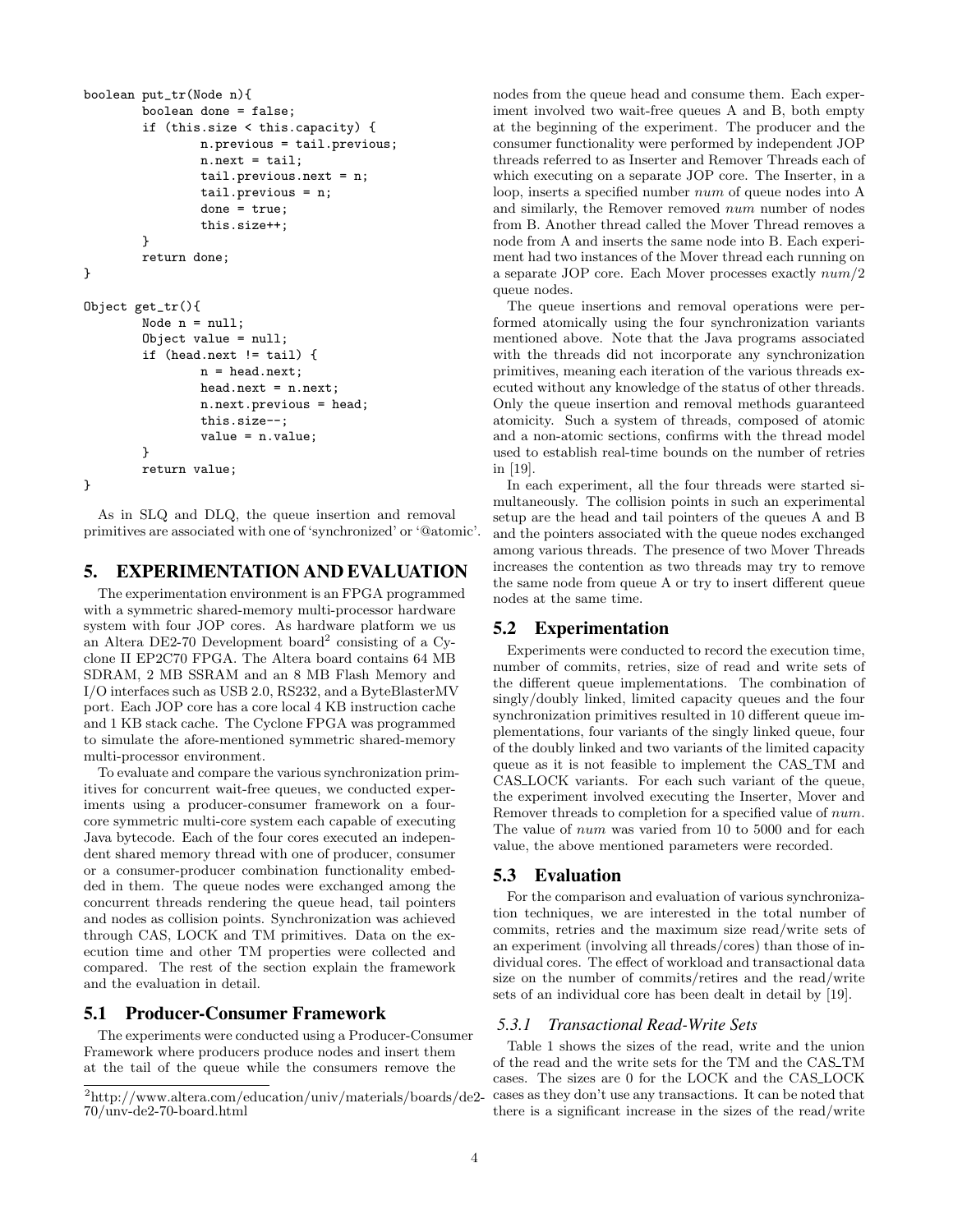|          |             | Read Set | Write Set | Read-Write Set |
|----------|-------------|----------|-----------|----------------|
| TM       | SLQ         |          |           |                |
|          | DLQ         |          |           | 12             |
|          | <b>LIMQ</b> |          |           | 12             |
| $CAS_TM$ | SLQ<br>DLQ  |          |           |                |
|          |             |          |           |                |

Table 1: Read, Write, and Read-Write sets of TM and CAS\_TM based queues

sets from SLQ to DLQ and LIMQ for the TM case. This can be attributed to the extra pointers that need to be modified while inserting and removing nodes from a DLQ as compared to a SLQ. Limited capacity queue (LIMQ) is implemented as a doubly linked list with a 'capacity' parameter. Hence there is a small increase in the write set size. However, the read and write set sizes for the CAS\_TM based queues do not vary. Although there is an increase in the number of queue node pointers from SLQ to DLQ, the DLQ algorithm described in [10] uses one CAS operation per queue operation which is comparable to the SLQ case. Also, a comparison of the read/write set sizes in the TM case with those of CAS\_TM reveals that the sets are smaller in the case of CAS TM. This is because, CAS implementations of wait-free queues involve smaller transactions as compared to the TM case. For example, inserting a node in a CAS based implementation of SLQ requires two CAS operations, one to modify the tail's next pointer (CASNEXT operation) and the other to modify the tail  $(CASTAIL)$  operation) itself involving two transactions as compared to a single transaction in the TM case where both the pointers are modified in one attempt.

## *5.3.2 Transactional Commits*

In the queue versions CAS TM and TM, the number of transactional commits vary depending on the number of CAS operations and transactions used. Table 2 indicates the number of commits per queue operation for the various queue implementations. Note that the commits stated here does not include the commits associated with a retried transaction.

|      |        | Insertions | Removals |
|------|--------|------------|----------|
|      | CAS_TM |            |          |
| SLQ  | TM     |            |          |
| DLQ  | CAS_TM |            |          |
|      | TМ     |            |          |
| LIMC |        |            |          |

Table 2: Commits per queue operation

Table 2 indicates that all the TM implementations involve only one commit per queue operation. Because, no matter how may queue node pointers and/or other queue parameters are to be updated, TM based implementations can atomically update in one transaction. However, it is not the case with CAS TM based implementations. In the case of CAS TM, each CAS operation corresponds to a commit. Note that the number of commits recorded by SLQ is higher than the case of CAS TM based DLQ. This is because our CAS based DLQ uses only one CAS per queue operation, while SLQ uses two for insertion.

A few general points worth noting about commits are as follows. The CAS based implementation records more commits than the TM versions because CAS implementations involve more transactions than the corresponding TM implementations. An example is CAS TM based SLQ. As the number of queue node pointers increase, number of CAS instruction increases and hence the number of commits. For example, the double ended queue implementation described in [26] requires several CAS instructions to insert/remove nodes from a doubly linked list. In the case of TM, increase in queue node pointers may not increase commits as all the necessary pointer modifications can be atomically carried out using a single transaction. Also, as the number of processed nodes increase, the number of commits increase. As the number of transactions increase, there is a high probability that the number of retries also increases as transactions being committed may conflict with other transactions.

#### *5.3.3 Singly Linked Queues*



Figure 1: SLQ Time The x-axis gives number of nodes and the y-axis gives the execution time in milli-seconds.

Figure 1 plots the execution time to insert, move and remove a specified number of nodes from the singly linked queues. The x-axis indicates the number of nodes used in the experiment, we chose a sample of the small number of nodes followed by a linear increment starting from 1000. The bars indicate the time taken to complete the experiment when different synchronization methods are used. Time is measured from the instance when the insertion of the first node is started till the removal of the last node is completed. It can be noted that, as the number of nodes processed increase the average execution time increases almost linearly due to an increase in the number of locks, transactions and retries.

Note that the CAS based implementations are much slower than their LOCK and TM based counterparts. This is because CAS based wait-free queue implementations involve two CAS operations (resulting in two transactions/operation) in the best case as opposed to one in the case of TM and LOCK. CAS based algorithms, unlike their TM and LOCK counterparts, also run additional checks to maintain queue consistency adding to execution time. Although execution times in the case of TM is 17% lower compared to the CAS cases, it is 2.5% higher than the LOCK case. The higher execution times of the TM implementation relative to that of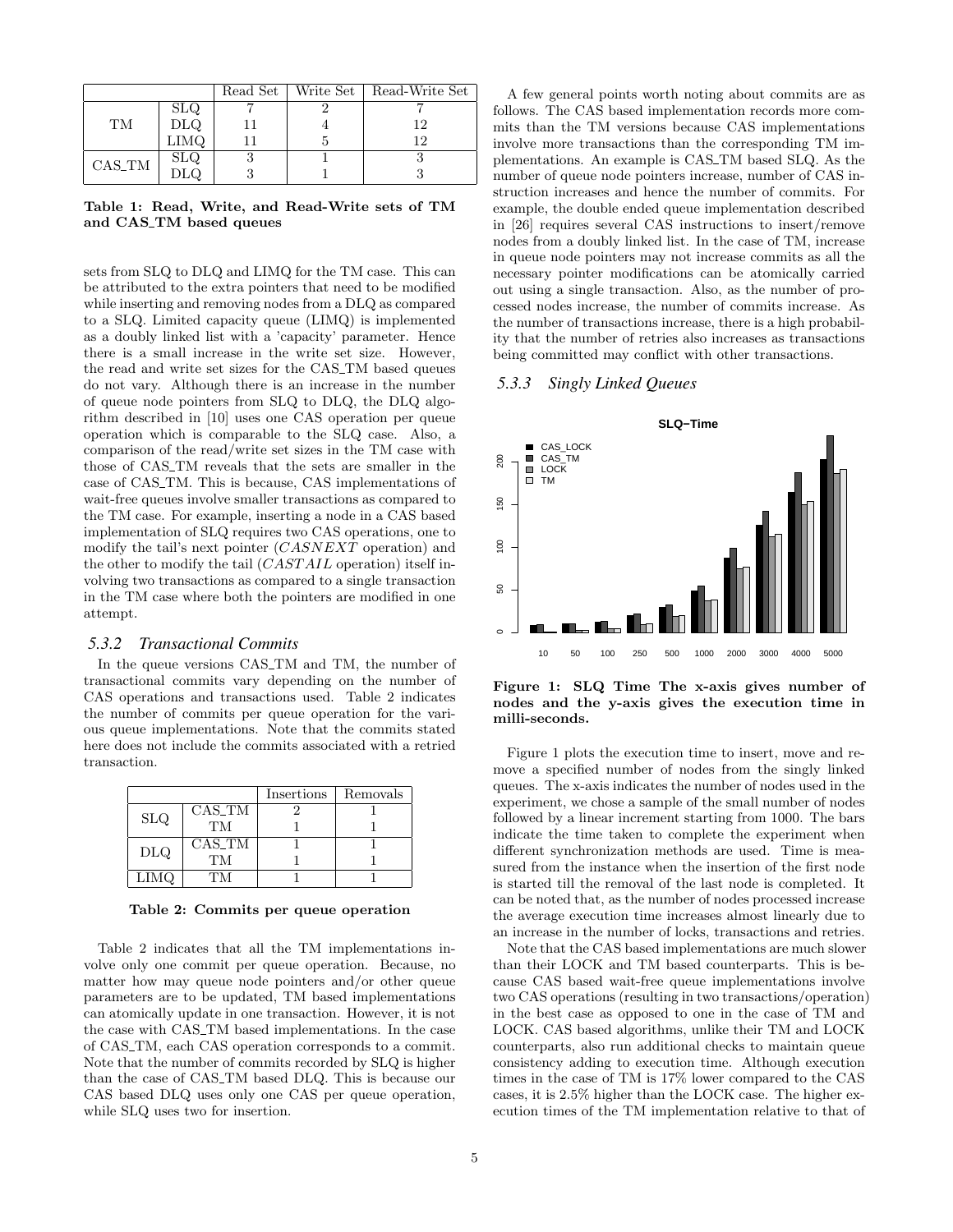LOCK can be attributed to the small sizes of the read/write sets and shorter atomic sections in singly linked queues. For example, in a singly linked list, an insert operation involves the modification only of a pointer and the queue tail. As a result, locks are held for a short period reducing overall waiting time. However, in the case of TM, retries, conflict detection and other transactional memory overhead is high as compared to the time lost in waiting for locks.



Figure 2: SLQ Retries The x-axis gives number of nodes and the y-axis gives the total number of retries.

Figure 2 plots the number of retries in the system. Note that retries are plotted only for the CAS TM and TM cases. LOCK based implementations do not involve retries. Figure 2 indicates that CAS TM records very low number of retries (0 or 1) compared TM. This is because, CAS implementation do not modify queue/node pointers if they are already modified by other threads in the system. Also, CAS TM uses transactions of a size of a word. Since the transactions are small and quick in nature, the number of conflicting transactions reduce bringing down the retry count.

### *5.3.4 Doubly Linked Queues*

Figure 3 plots the execution time for doubly linked queues.



Figure 3: DLQ Time The x-axis gives number of nodes and the y-axis gives the execution time in milli-seconds.

Figure 3 indicates that CAS variants are slower compared to the TM variant by 8%. This is because CAS implementations of doubly linked queues add significant overhead in maintaining consistent queue node connections as insertions and removals involve multiple pointer changes. Such implementations involve additional checks to maintain queue structure consistency and also allow non fatal inconsistencies to occur and correct them during subsequent queue operations [10] [26]. It is interesting to note that our CAS TM based DLQ implementation performs better than its SLQ counterpart. This is because the DLQ, as explained above, replaces costly CAS operations with regular stores using only one CAS instruction each to insert and remove nodes as opposed to two for inserting nodes into SLQ. The number of commits of the CAS version of DLQ is smaller than that of the SLQ. This performance gain is also supported by the experiments and results discussed in [10]. Figure 3 also indicates an 15% performance gain in the case of TM compared to LOCK. This gain can be completely attributed to bigger read/write sets. Locks are held for longer periods increasing waiting times hence increasing the execution time in the case of LOCK. This illustrates the motivation for using Transactional Memory based micro-transactions for shared data synchronization. Another advantage of TM based DLQ over the CAS based ones is in the fact that the TM implementation maintains the queue node pointers consistent at all times without extra effort to correct inconsistencies. Hence it is straight-forward to scale the TM implementation to construct a Double Ended Queue (Deque). Sundell and Tsigas [26] discuss lock-free dequeues using single-word CAS and Fetch & Add (FAA) operations. But their algorithm, like others, involves multiple CAS operations, consistency checks and correcting inconsistencies, which can be avoided with TM based Deque implementations. The number of retries in the DLQ experiment follows the same trend as SLQ. As in SLQ, the number of retry in the case of CAS\_TM is negligible.

#### *5.3.5 Limited-capacity Queues*

In our implementation, limited capacity queues are doubly linked queues with limited capacity. Such queues increase contention especially among Mover threads by forcing three operations, a check for queue full, an increment of the current queue size and the actual node insertion, to be executed in a single atomic step. Experiments on limited capacity queues were only conducted using the LOCK and the TM variants as it is traditionally not possible to have single word CAS based bounded queue implementations.

Figure 4 compares the execution time of the LOCK based limited capacity queue with that of the TM based queue. The plot indicates a 19% increase in the performance of the TM based queue. Locks are held longer by threads due to the additional check and increment operations while insertion and a decrement operation during removal. This significantly increases the execution time. Note that the TM implementations do not add additional overhead for the queue-full check as the queue 'capacity' is a read-only queue parameter. The retries and commits follow the same trend as the singly and doubly linked queues.

#### *5.3.6 Summary*

The singly linked, doubly linked and the limited capacity queues test the transactional memory infrastructure and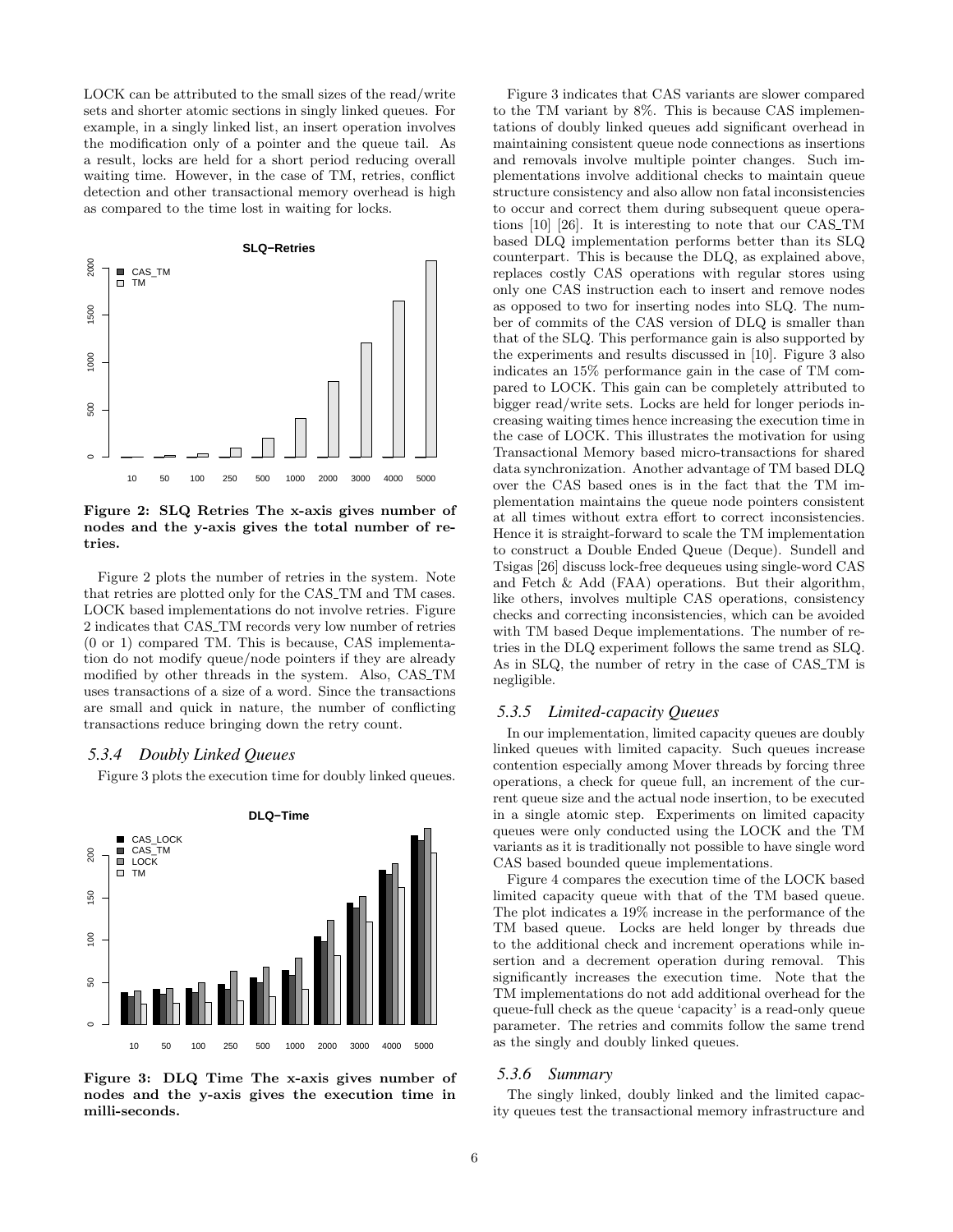

Figure 4: LIMQ Time The x-axis gives number of nodes and the y-axis gives the execution time in milli-seconds.

compares it with other synchronization methods with increasing degree of contention and increasing read/write set sizes. Table 1 shows the increase in the read/write set sizes for the three queue types. Figure 5 indicates the average number of retries per queue operation for SLQ, SLQ and LIMQ. The average is calculated by dividing the total retries by the total number of queue operations (4 operations per queue node processed). Note that the retries of DLQ are higher by a small amount compared to that of SLQ. This is because DLQ has bigger read/write sets. But retries per operation is two folds higher in the case of LIMQ compared to DLQ and SLQ. LIMQ records high retries per operation when the nodes processed are less. We discount these cases because as the number of processed nodes increases, retries per operation stabilizes. The high value in the case of LIMQ compared to SLQ and DLQ is because in LIMQ experiments, the queue size is modified both in insertion and removal routines increasing contention among threads. When the contention and the read/write set sizes are low, as in the case of singly linked queues, LOCK outperforms TM. But when contention and read/write set sizes increase as in the case of doubly linked and limited capacity queues, transactional memory based implementations perform better. Note that TM based implementations make dynamically growing bounded buffer wait-free queues feasible which otherwise need multi-word CAS instructions. Figure 4 shows that LOCK based bounded buffer queues are quite expensive. In our experiments, TM based implementation performs better than LOCK by 19%.

#### 5.4 Other Experiments

We conducted many different experiments on the various implementation of the queues. Two of which are worth noting:

1. Change in capacity of a limited capacity queue: We conducted experiments on the limited capacity queues by varying the capacity of the queue for a specified number of queue nodes and measuring the execution time, retries and commits. We did not notice any significant change in these parameters with the change in queue capacity. We noticed a slight increase in the execution time when the capacity was lowered to very small values. This is due to the threads



Figure 5: Retries Per Operation The x-axis gives number of nodes and the y-axis gives the number of retries per queue operation.

finding that the queue is full.

2. We also conducted experiments by changing the number of Mover, Inserter and Remover threads but we did not notice a significant change in the behaviour, performance or other parameters. No new trends were observed.

## 6. WCET ANALYSIS

In this section, we analyze the worst-case execution time (WCET) properties of the threads that use our micro-transactions based queue primitives. For the WCET analysis we use the WCA tool [21], which is part of the JOP distribution. We carry out the WCET analysis for the LIMQ since it consists of the largest atomic sections and LIMQ is presented as a contribution of this paper. LIMQ is particularly interesting because both insert and remove primitives access the queue size and hence the contention is high compared to unbounded queues.

To prove any system of threads to be real-time, one needs to be able to bound the execution times of all the threads. The property that all the threads using our queue primitives complete their execution is also sufficient to prove that our queue implementation results in a wait-free system. The set of arguments stated in the analysis is similar to the ones used to prove the real-time property of the micro-transactions themselves (Section 3.1), explained in detail in [19]. The following explains the assumptions and analysis.

A major concern when calculating the WCET of a thread using transactional memory is bounding the number of retries of its transactional scopes. A thread is composed of atomic and non-atomic sections. For our analysis we assume the that the only atomic sections that a thread executes are of our queue primitives and the non-atomic sections can be executed independent of other threads without contention. In this model, a thread finishes one iteration of its execution if all of its atomic sections finish execution, i.e., if all the transactions successfully commit. This is straightforward when there are no retries, the transactions commit in the first attempt. However, if there are retries, it is possible that a low priority thread never completes because other higher priority threads keep entering atomic sections and successfully commit. This problem can be solved if we divide time into periods of equal length and limit the number of trans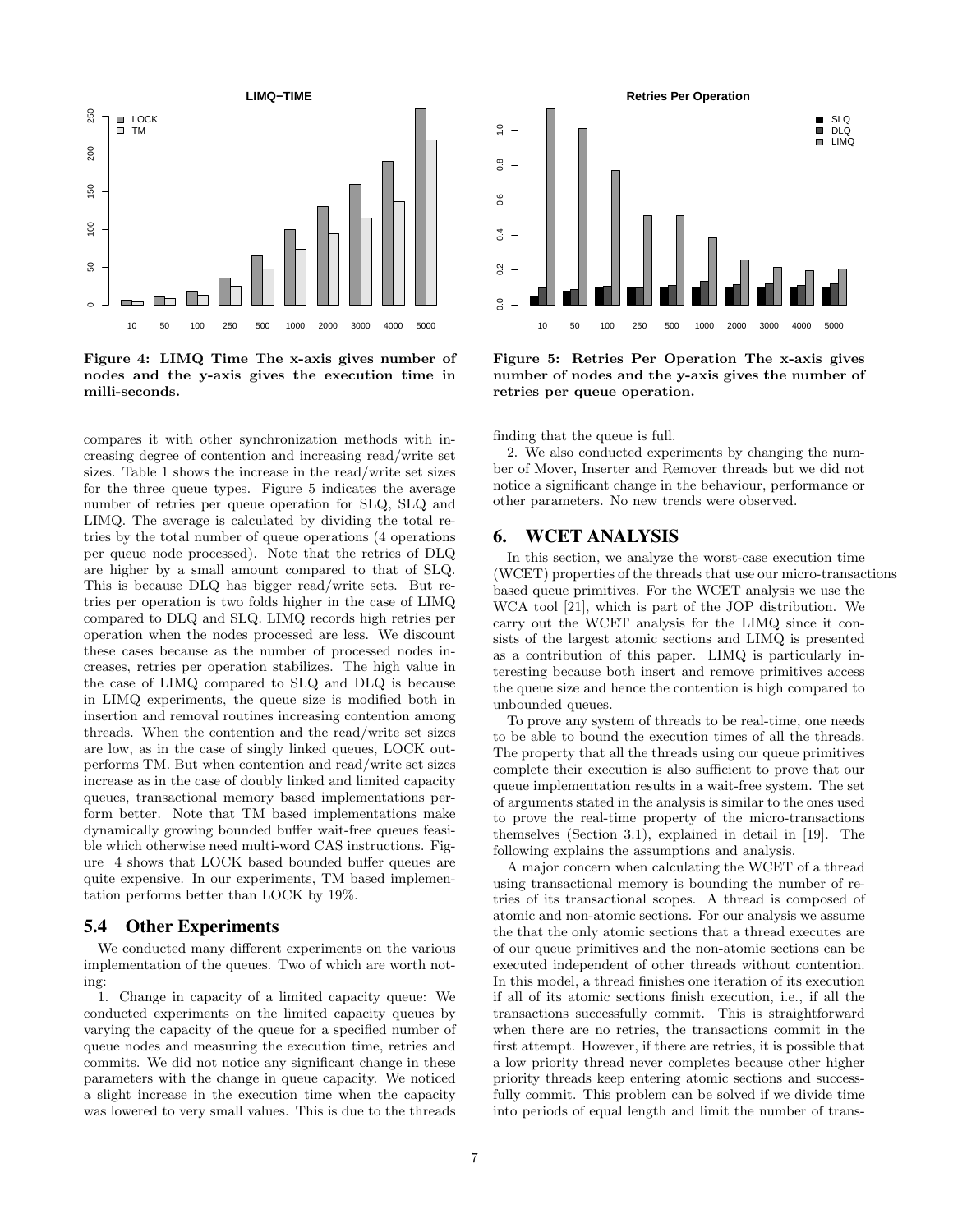actions that can execute in a given period. In the thread model described in [19], if a thread successfully commits its transaction, it does not participate again. Every successful commit reduces the number of contending threads and finally the last thread commits and completes the transaction. This ensures that even the lowest priority thread that has entered a transaction completes. An example is described as follow:

Consider a system of n threads and let  $t_{amax}$  be the time taken by the largest atomic section, 'insertion' primitive in our LIMQ implementation. If we define the period  $p$  to be  $n \times t_{amax}$  time units and specify that no more than n transactions execute in that period, then the number of retries is limited to  $n - 1$  and all threads finish execution. This can be easily achieved by specifying that threads spend at least

$$
p = n \times t_{amax} \tag{2}
$$

time units between any two transactions. This assumption is technically the same as Lemma 1 of  $[19]$  and period  $p$ corresponds to the resolution time  $t_r$  (Equation 10 of [19]).

The implementation of the LIMQ insertion (put) and removal get routines are composed of atomic and non-atomic sections. For example, in the insert routine, memory allocation for the queue node is a non-atomic part. These routines invoke the afore-mentioned put\_tr and get\_tr which are the actual transactional part that access queue parameters. The put routine creates a new queue node, and loops on put\_tr until the object is added to the queue. This is independent of a transaction roll-back, put\_tr is called more than once only if the queue is full. Similarly, get loops on get\_tr if the queue is empty until an object is retrieved. For our analysis, we assume that the queue has enough capacity and the queue is not empty. Note that the looping can be avoided by having the put and get routines return an error.

We calculated the cost of the atomic sections as well as the overall cost of the queue operations. Table 3 shows the number of cycles for the atomic sections and the queue routines when the transaction succeed in the first attempt. To calculate these numbers, we used the cycle accurate WCET analysis as described in [21]. Cycles required for put is significantly larger than put\_tr unlike get and get\_tr because put includes Node creation that takes 347 cycles. These numbers does not include a small bounded transactional overhead. Note that the cycle values are indicative in nature. Number of cycles can be reduced by inlinig the atomic sections put\_tr and get\_tr methods into their callers removing the cost of the method invocation.

| $put\_tr$ | put | get_tr | get |
|-----------|-----|--------|-----|
| 315       | 807 | -306   |     |

#### Table 3: Number of cycles required for the different methods within LIMQ (assuming no retries)

Note that out of 807 cycles spent in the put routine, 315 cycles correspond to put\_tr which are executed in transactional scope and are vulnerable for retries. Similarly, out of total 475 cycles of get, 306 cycles that correspond to get\_tr are vulnerable for retries. Using these values in equation 2, the period p will have a value  $(n \times 315)$ , as  $t_{amax} = 315$ cycles are required by the largest atomic section put\_tr.

Let  $t_{naimax}$  be the maximum of the execution times of the

non-atomic sections of put and get routines and  $t_{nae}$  be the execution time of a thread  $t$  outside of put or get. Note that  $t_{naimax}$  can be calculated by

$$
t_{naimax} = t_{put} - t_{amax} \tag{3}
$$

where  $t_{put}$  is the time required for put to execute without any retries. We use  $t_{put}$  as its non-atomic section takes the maximum number of cycles to execute. The non-atomic section execution time  $t_{na}$  of equation 1 is given by

$$
t_{na} = t_{naimax} + t_{nae} \tag{4}
$$

Revisiting equation 1,

$$
t_{wcet} = t_{nae} + (m)(t_{naimax} + (n \times t_{amax})) \tag{5}
$$

where  $m$  is the number of atomic sections in a thread each separated by  $(n \times t_{amax})$  time units.

### 7. AZUL

We carried out the experiments described in Section 5 on the Azul machine, but with a higher number of threads. The Azul environment does not provide a facility to explicitly specify the intention to use micro-transaction support. Instead, it offers a runtime flag called Speculative Multiaddress Atomicity (SMA). With this flag set, the Azul runtime attempts to run the synchronized parts (java synchronized keyword) transactionally using hardware transactional support. Azul is known to perform well for small transactions. Unlike experimenting with JOP, since we do not have enough information on how SMA works in Azul nor the number of retries for each transaction, we cannot provide any guarantee on the real-time behavior of the algorithms. But it is interesting to observe experimentally that the algoritm scales up to 64 cores. We experimented only with the LOCK and the CAS LOCK versions both with and without SMA support. In the rest of the text, NoSMA indicates that the SMA property is disabled. With SMA flag enabled CAS LOCK corresponds to CAS\_TM and LOCK to TM. Also, the number of each node processed should be a multiple of the number of threads in Azul. So, we carry-out experiments starting from 4K ( $K = 1024$ ) nodes to 1024K nodes. The Azul machine is an Azul Vega 3 3310B, with two 54-core processors and 48GB of RAM. The benchmark ran on top of the Azul Virtual Machine with the Concurrent Pauseless GC [3].

Given that the synchronized code scopes are small across all experiments, the runs with the SMA flag set performed better. Unfortunately, the number of commits and retries is not provided by the Azul runtime for further analysis. The results displayed are using 16 Inserter, 32 Mover and 16 Remover threads (a total of 64 threads). The number of threads have been chosen to use as many cores from the Azul machine (108 cores available) without overflowing. The figures below are based on the average of 3 runs with thread configuration described above. Experiments were also conducted starting from 4 up to 128 total threads with similar results.

Figure 6 shows the execution time of SLQ on the Azul machine. For most node sizes, the CAS LOCK version without SMA support is the slowest followed by the CAS\_LOCK with SMA support. This is because NoSMA acquire blocking locks and SMA use transactions. In the Azul experiments, the number of threads are high compared to JOP. This increases the contention and hence the number of failed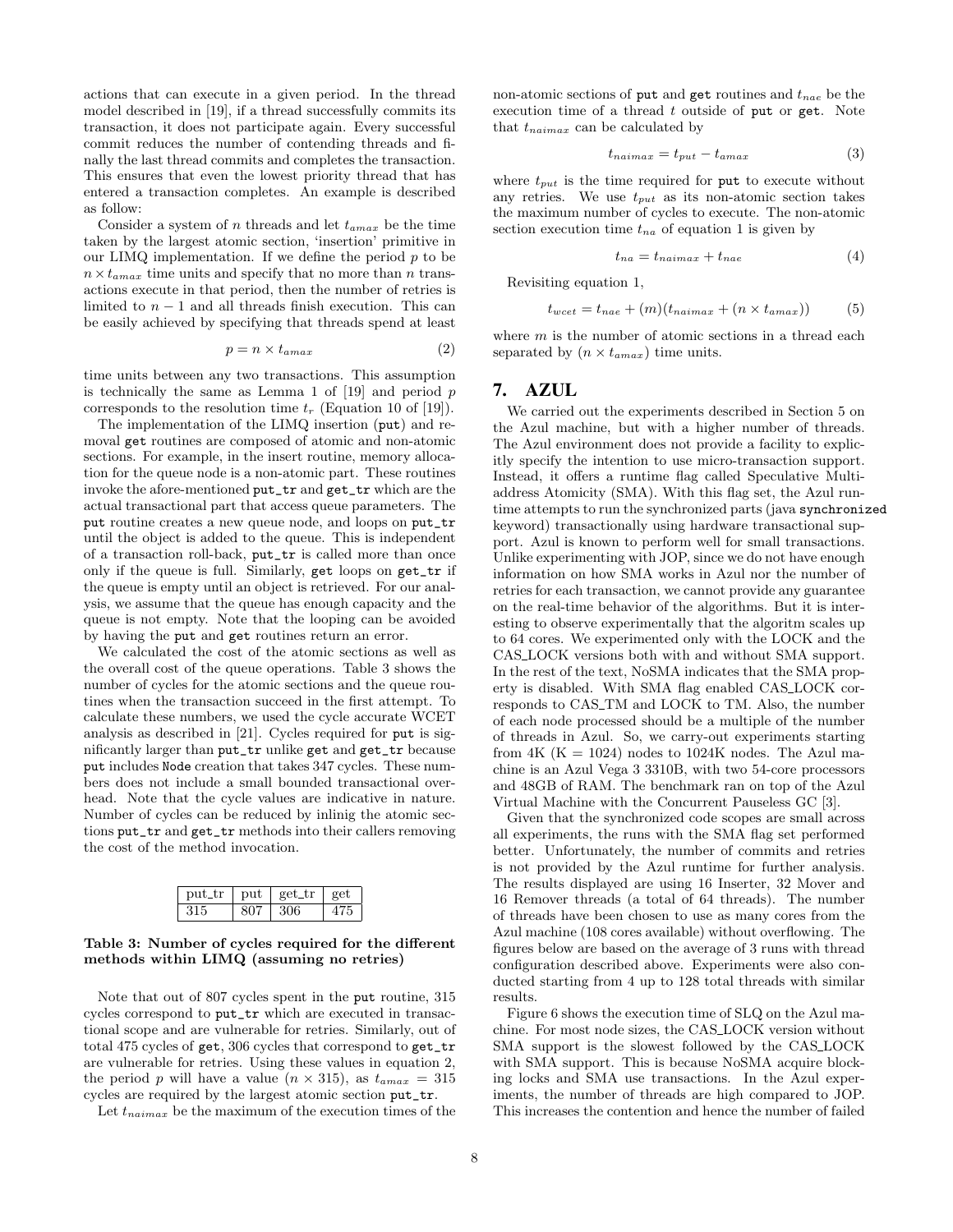CAS instructions. This is one of the main reasons for low CAS performance over non CAS versions. The execution time of LOCK with SMA performs slightly better than the NoSMA case. But in a few experiments NoSMA performed better than the SMA experiment. Although it is difficult to state the exact reason why NoSMA case wins over SMA without knowing SMA's implementation, a possible reason could be that the atomic sections are very small and lock contention is very low while SMA enabled version is paying for the transactional check overhead.



Figure 6: Azul SLQ Time The x-axis gives number of nodes and the y-axis gives the execution time in milli-seconds.

Figure 7 shows the results of the DLQ experiment on Azul machine. Similar to the SLQ results, the CAS versions are slower than the LOCK (with and without SMA) versions. Although we do not have data on the number of times the fixlist routine [10] was invoked, we believe high contention increases queue inconsistencies and hence calls to fixlist. As a result, CAS based versions are much slower on Azul as compared to JOP. It can be noted that the LOCK version with SMA enabled performs better than its NoSMA counterpart. The analysis is similar to that of JOP. As the number of pointers increase, atomic sections grow increasing locking periods. It can be noted that under high contention, SMA case performs better than NoSMA.

Finally, Figure 8 shows the results of the LIMQ experiments. As stated in the previous sections, LIMQ offers the largest read/write sizes and high contention as compared to other queue implementations. In such a scenario, LOCK with NoSMA experiments not only acquire locks and hold for longer time but also contend for the lock during both insertions and removals. Similar to the evaluation on JOP, SMA case performs better as locking increases the waiting time and hence overall execution time. SMA enabled experiments perform 9% better than the NoSMA case.

# 8. CONCLUSION AND FUTURE WORK

This work considers Transactional Memory (TM) as an alternative to CAS and LOCK based synchronization primitives. We showed that concurrent algorithms requiring multiword CAS primitives can be implemented using TM in a straight-forward way. Our experiments suggest that TM based implementations of concurrent non-blocking queue algorithms perform better than the CAS based implementa-



Figure 7: Azul DLQ Time The x-axis gives number of nodes and the y-axis gives the execution time in milli-seconds.



Figure 8: Azul LIMQ Time The x-axis gives number of nodes and the y-axis gives the execution time in milli-seconds.

tions. We also showed that as atomic sections and contention grow, TM based implementations perform better. The experiments on Azul platform indicate that TM based implementations are scalable. We have analysed the worst case execution times of a system using our queue implementations and proved that our TM based queue implementations result in a wait-free system and are suitable for realtime applications.

Future work involves exploring larger data-structures like double ended queue, graph structures and hash tables. Analysing TM performance on larger systems with increased contention is useful. The wcet analysis states that in a given period only a fixed number of transactions are to be executed. Such a requirement raises questions like which transactions to execute and based on what parameters (thread priority, deadline etc.) such a decision is to be made. Such questions can be explored from a scheduling theory perspective.

## Acknowledgments

This material is based upon work supported by the National Science Foundation under Grant No. 0958465, 0811691 and